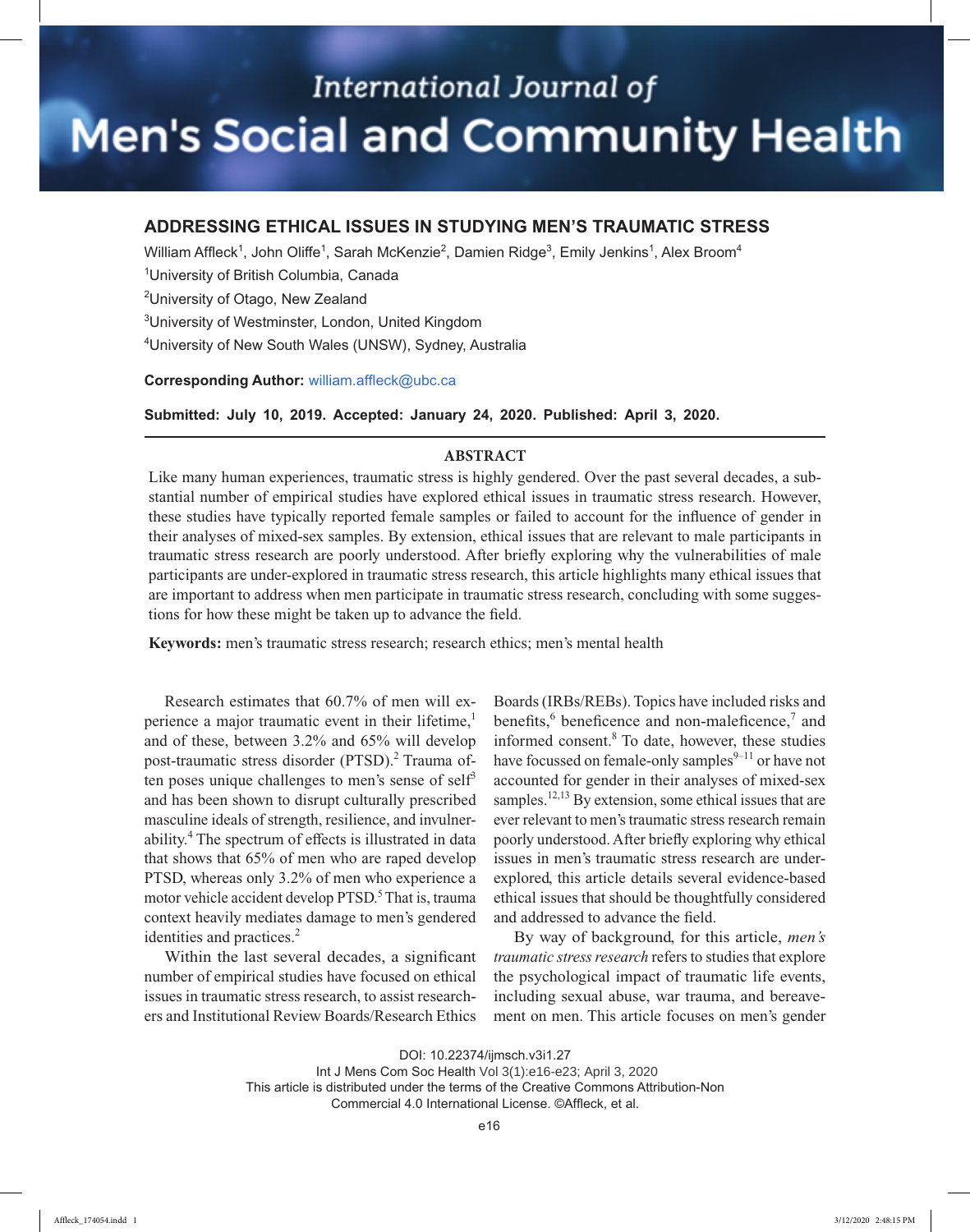or masculinities<sup>14</sup> to interrogate the ethical issues that can emerge in men's traumatic stress research. The goal of this article is to highlight ethical issues to be addressed by researchers and IRBs/REBs when men participate in traumatic stress research and comprises two sections: (1) a discussion of why ethical issues have been under-studied in men's traumatic stress research, and (2) a discussion of ethical issues that can arise in men's traumatic stress research. The article concludes with recommendations for conducting ethical studies to advance understandings about men's traumatic stress experiences.

## **WHY ETHICAL ISSUES IN MEN'S TRAUMATIC STRESS RESEARCH HAVE BEEN OVERLOOKED**

There are diverse reasons why ethical issues have been overlooked in men's traumatic stress research. For example, this oversight may reflect the general lack of scholarship on men's traumatic stress experiences. Indeed, men have received little attention in gender-focused trauma research, a knowledge gap highlighted in a recent review of the refugee trauma literature, which found that only 5% of the genderfocused studies focused on men.15 Similarly, traumatic stress remains under-explored within the nascent field of men's mental illness, which to date has largely centered upon depression and mental health helpseeking practices.<sup>16</sup>

The most likely reasons for why ethical issues in men's trauma research are overlooked flow from over-arching gender norms that define vulnerability and psychological/emotional distress as the antithesis of idealized masculinities.17 Here, Connell's masculinities framework offers a valuable interpretive lens wherein gender is conceptualized as socially constructed and replicated through the social relations operating between individuals, groups, institutions, and cultural systems. Related to vulnerabilities in the context of men's traumatic stress, gender norms position emotional and psychological vulnerability as weakness, running counter to the power, toughness, and control synonymous with idealized masculinity. As a result, concealments prevail wherein men are unlikely to reveal psychological and emotional vulnerability, and outsiders are blinded to the existence of vulnerabilities in men – or the likelihood that they could be disclosed. Examples of this concealment can be found throughout the literature. For example, within the family, men's mental health issues are less likely to be detected compared to females.<sup>18</sup> Similarly, within healthcare settings, clinicians are less likely to detect mental illness symptoms, $19$  and less likely to diagnose mental illness in male patients. $20-22$ 

Ironically, in the specific context of men's traumatic stress research, the tendency to overlook ethical issues may also be perpetuated by ethics guidelines. The concept of "vulnerable population" for example has existed in ethics guidelines since they were first formulated in the *Belmont Report*. 23 The concept is used to identify and give special consideration to those less able to safeguard their interests in research. This, of course, is important: some individuals are more susceptible to harms and being taken advantage of than others, and it is morally incumbent upon investigators and Institutional Review Boards/Research Ethics Boards (IRBs/REBs) to protect the interests of these participants. However, as we outline below, how the concept of vulnerable populations is operationalized in research ethics guidelines can be problematic, particularly in the context of men's traumatic stress research. The predominant assignment of vulnerability in research ethics guidelines attaches the label as categorical to sub-populations. $24$  This approach begins from the position that there are ideal research participants who are mature, clear-thinking, educated, socially privileged, and economically self-supporting. 'Vulnerable' populations are by differentiation defined in opposition to these idealized participants.<sup>24</sup> The result is a type of binary essentialism in which participants are categorized as either "vulnerable" or "not vulnerable", based on their membership in a specific sub-group. Because of their social and economic advantages, men, as an overarching category, are often assumed "not vulnerable" unless they explicitly belong to vulnerable sub-populations (e.g., homeless, prisoner, Indigenous, gay). Research ethics guidelines exert an influence on how research problems are conceptualized, and by extension, how they are investigated and addressed. The result of the binary essentialism is that those who are assumed 'not vulnerable' can be underserved.<sup>24</sup> This danger is further compounded because

DOI: 10.22374/ijmsch.v3i1.27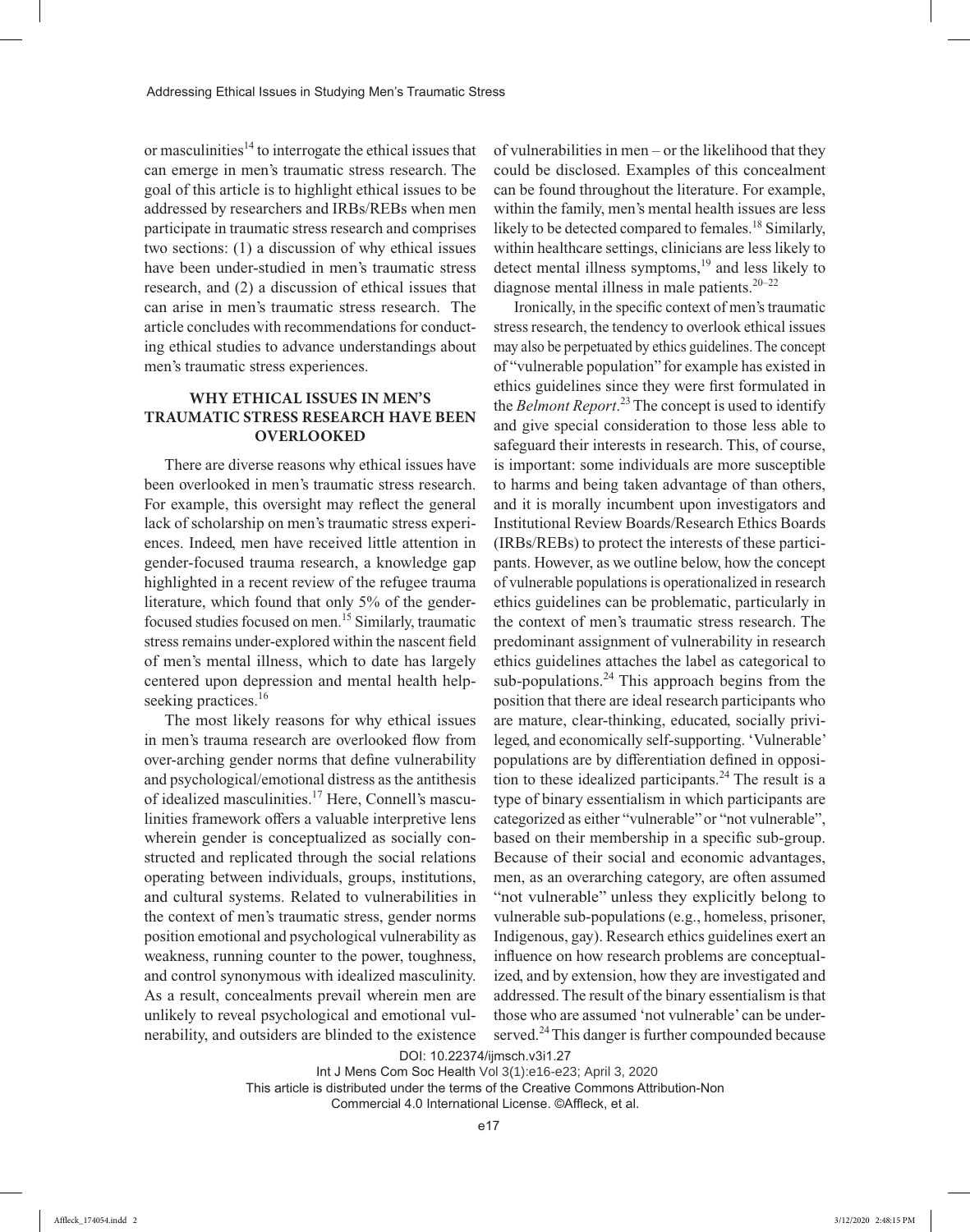sub-population approaches fail to recognize contextual vulnerabilities (i.e., those that arise specifically as a result of participating in the research). $^{25}$ 

## **ETHICAL ISSUES IN MEN'S TRAUMATIC STRESS RESEARCH**

Having briefly examined why ethical issues in men's traumatic stress research are overlooked, the following section, drawing on published research, outlines two ethical issues in men's traumatic stress research: (1) risk assessment and (2) informed consent. While each of these issues is discussed separately, they often overlap. In other words, issues and concerns about risk assessment iteratively connect with informed consent in an array of complex configurations.

#### *Risk Assessment*

Having a favourable risk-benefit ratio is one of the conditions of ethical research.<sup>26</sup> This criteria entails the minimization of risks, enhancement of potential benefits, and the establishment of a favourable proportionality between risks and benefits. Ethics codes and government regulations similarly require researchers to anticipate and identify all pertinent risks in research to ensure that participants are not exposed to an unnecessary or disproportionate likelihood of harm.27,28 To determine the level of risk in traumatic stress research, investigators have diversely employed risk-benefit analyses,  $29$  the minimal risk approach,  $30$ and often a combination of the two.<sup>12</sup> Generally, the level of risk has been assessed as tolerable with benefits of participation outweighing the risks, and traumatic stress research posing no more than minimal risk.<sup>6</sup> However, evidence suggests that the risk-benefit ratio for men's traumatic stress research may be less favourable.

Distress as a result of discussing traumatic experiences is the primary risk in traumatic stress research.<sup>6</sup> As we outline below, research suggests that some men may experience high levels of risk and low levels of benefits from speaking about their traumatic experiences. Clear evidence for this comes from the work of Martin and Doka<sup>31,32</sup> who, working within the field of bereavement, outlined a spectrum of grief responses between *intuitive* and *instrumental* styles of grief. Those on the intuitive end of the spectrum tended

towards an outward and affective expression of grief, while those on the instrumental end were more intellectual and inexpressive. Herein, grief was considered to be one kind of traumatic stress. $31$  Intuitive grievers gained strength and solace from openly sharing and speaking at length about their experiences, and actively sought out opportunities to do so (therapists, support groups). Instrumental grievers, on the other hand, desired to master their feelings, gain strength through the completion of practical task-oriented activities, and tended to avoid speaking openly about their experiences. Unlike intuitive grievers, instrumental grievers often found speaking about their traumatic experiences stressful and emotionally threatening, and they did not enjoy talking about their traumatic experiences nor access potential benefits associated with talking through traumatic experiences.<sup>32</sup>

Differences in grieving patterns are highly correlated with gender. In general, those on the intuitive end of the grief spectrum tend to be women whereas those on the instrumental end tend to be men. $31$  The roots of this distribution are believed to lie in gender socialization. In essence, boys and men are socialized to control their emotions, learn active and problemfocused solutions for emotional problems, and value self-reliance. Indeed, solving one's problems and facing one's difficulties alone have long been defined as hallmarks of masculinity.<sup>33</sup>

Doka and Martin's $31,32$  work is confirmed by recent psychological research. For example, experiential avoidance strategies, such as avoiding or suppressing unwanted emotions and not talking about emotional distress, are central to many men's psychological experiences.34,35 However, here a note of caution is required. Gender influences but does not determine an individual's style of traumatic processing and expression; many men can present with an intuitive style of grief and can both enjoy and gain benefit from talking through their traumatic experiences.<sup>32</sup> This diversity is confirmed by depression research that has found some men prefer talk therapy over other treatment modalities,  $36$  and that some men who participate in research find benefit from discussing emotionally sensitive topics.<sup>37</sup> There is also emerging evidence to show that traditional masculine norms around emotional restraint and stoicism, though still

Int J Mens Com Soc Health Vol 3(1):e16-e23; April 3, 2020

This article is distributed under the terms of the Creative Commons Attribution-Non

Commercial 4.0 International License. ©Affleck, et al.

DOI: 10.22374/ijmsch.v3i1.27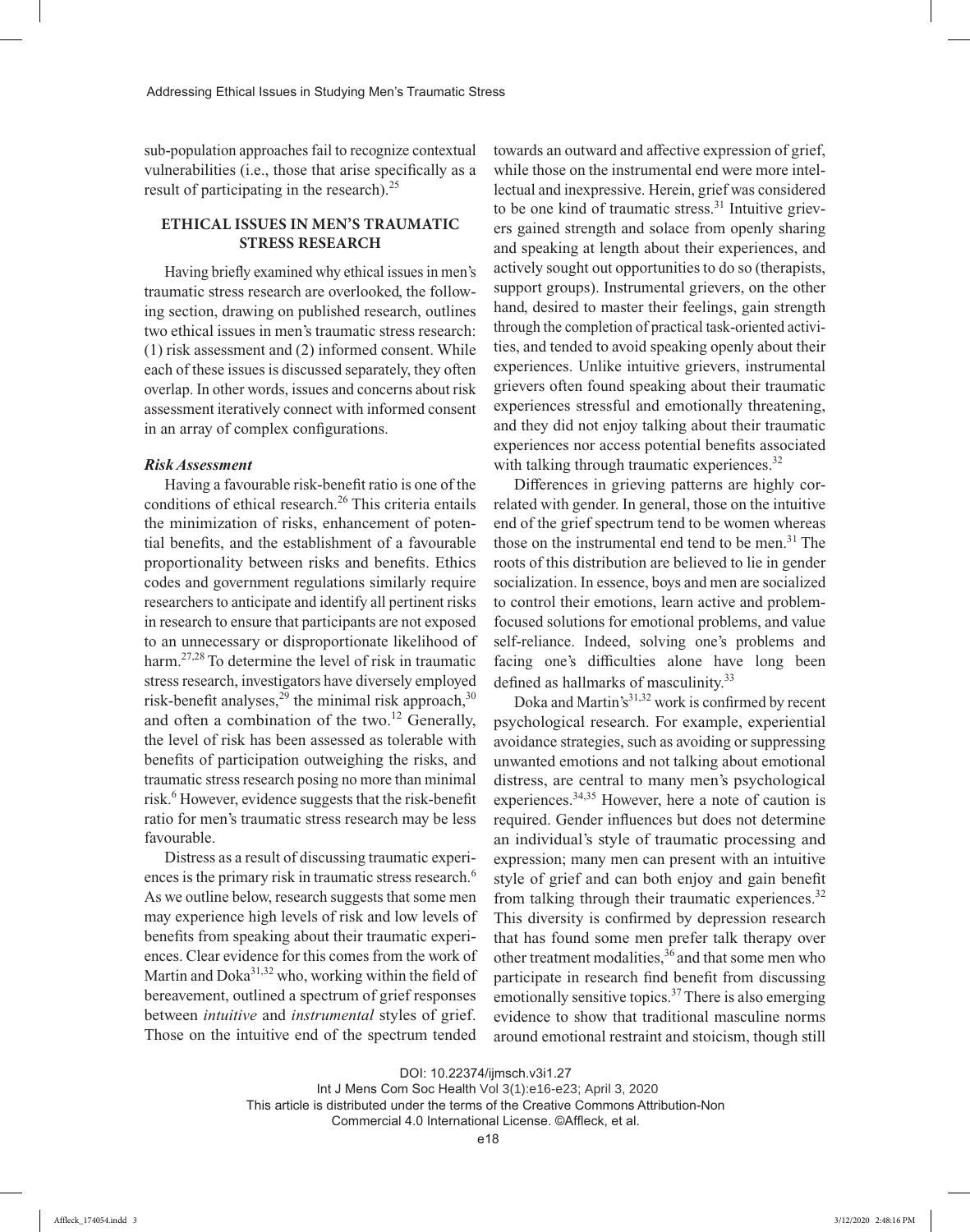dominant, are beginning to change. $38$  Young men in Western countries appear to be becoming more open to discussing emotions than previous generations.  $39,40$ Thus, while Doka and Martin's work on intuitive and instrumental grief patterns may be a guide to understanding some men's trauma experiences, it should not be used as a predictor. It is important to recognize the plurality of masculine experiences surrounding emotional expressions.<sup>41</sup>

The distinction between intuitive and instrumental greif patterns has implications for risk assessment in traumatic stress research. For men who are instrumental grievers, high levels of emotional and/or psychologi-cal distress from participating in in-depth interviews about their traumatic stress experiences might occur. Likewise, they may be less likely to draw benefits, such as cathartic release from discussing their experiences.<sup>6</sup>

This also has implications for the determination of minimal risk, which is defined by the Common Rule as "The probability and magnitude of harm or discomfort anticipated in the research are not greater in and of themselves than those ordinarily encountered in daily life or during the performance of routine physical or psychological examinations or tests."<sup>42</sup> Because of the potential for men to align with the instrumental grief patterns, some participants may be unlikely to talk in-depth about their traumatic experiences, and choose instead to avoid situations in which they might feel obliged to directly confront their experiences. This may help to explain, at least in part, why some men are uncomfortable with mental health care services<sup>43</sup> and why, normatively, men are often reticent to volunteer for mental health research studies.<sup>44</sup> In the context of traumatic stress research, the level of distress and discomfort that accompanies participation will probably be higher than some men experience in every-day life or routine medical examinations or tests. This possibility challenges assumptions that traumatic stress research constitutes a minimal risk for men, a leap of logic that is based on research that does not consider gender diversity in its processes.<sup>30</sup>

Another central tenant of risk assessment is that researchers continuously monitor the wellbeing of their participants to take appropriate steps when necessary, such as withdrawing the participant and referring him/her to appropriate health or social

services.<sup>26</sup> However, in the case of men's traumatic stress research, emotional/psychological risk may be more difficult to identify. This is a consequence of men's unique pattern of mental health behaviour.

Many men embody distinct health and illness behaviours. For example, men are known to risk rather than promote their health, self-monitor and treat symptoms, and deny or downplay illness.<sup>45</sup> Like other aspects of their experience, men's health behaviours are linked to masculine norms that the expression of vulnerability is inappropriate, that only 'weak' or 'feminine' men respond to stress, and that it is 'manly' to ignore symptoms of ill health. $46$ This can result in the widespread denial of suffering and the suppression of affect, especially surrounding emotional and psychological issues.47 Within research, male participants have been found to employ a type of masculine performance whereby they exaggerate qualities that align with idealized masculinity such as stoicism, rationality, and control and downplay qualities that challenge this ideal, such as emotionality and vulnerability.37,48 The risk of masculine performance can be heightened in research exploring emotionally sensitive questions or topics, which can threaten the masculine credibility that a participant is attempting to project.48 This holds particular relevance for the study of traumatic stress, the powerlessness of which directly challenges the masculine identity.<sup>4</sup> The identity of the researcher can also affect masculine performance. Issues of race, class, age, gender, and sexuality, in combination with certain topics, can heighten the masculine threat posed by research.<sup>48</sup> Within an interview, for example, the threat potential is likely to vary if a young gay man asks other young gay men about sexual abuse, as opposed to an older straight man asking the same questions.<sup>49</sup> Relevant to ethics in men's traumatic stress research, masculine performance can result in participants suppressing, denying, or dismissing emotional and psychological stress that results from research. Participants may also be less likely to stop the interview or choose not to answer certain questions out of a fear that they will be deemed 'unmasculine' for doing so.<sup>48</sup> Such behaviours can challenge traumatic stress researchers to recognize when male participants are experiencing distress, and consequently fail to take appropriate actions.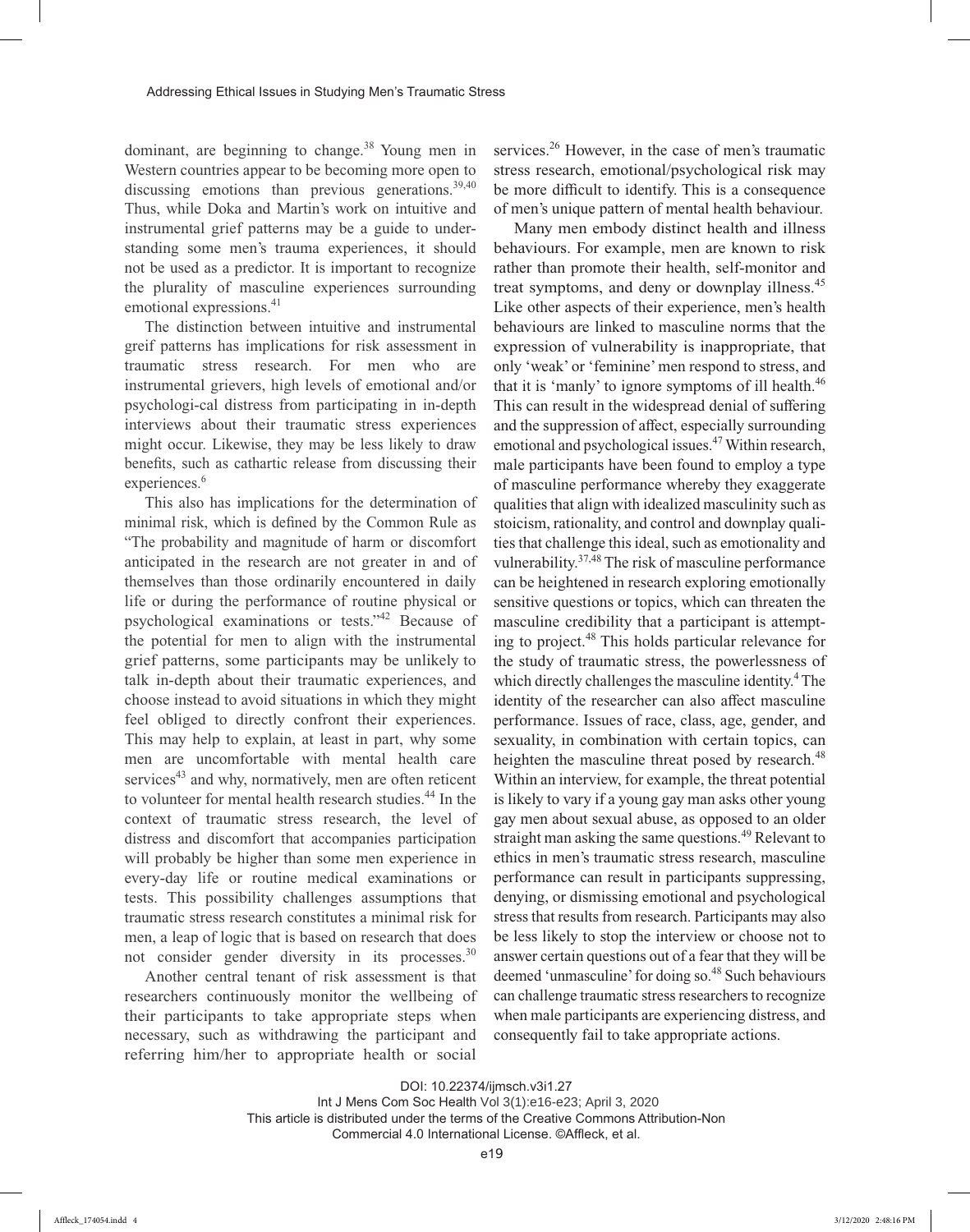#### **INFORMED CONSENT**

Related to risk assessment, ethics codes and government regulations require researchers to assess if potential subjects can make informed judgments about their participation. In terms of informed consent, one of the central requirements in research ethics is that the decision to participate be voluntary and that participation should not be coerced by outside parties, regardless of the anticipated benefits or minimal risk. Coercion can come from several sources, including financial and medical incentives and power differentials between the researcher and the participant. Family members can also be a source of undue influence. This was recognized by the Belmont Report, $^{23}$  which stated that: "undue influence includes actions such as manipulating a person's choice through the controlling influence of close relatives and threatening to withdraw health services to which an individual would otherwise be entitled." In the case of men's traumatic stress research, the pressure to participate in research may not come from "controlling" relatives but rather from loved ones who are concerned about a man's emotional and psychological wellbeing. Influenced by the cultural ethos that links psychological healing to verbal expression, loved ones often worry that because a man is not openly talking about his traumatic experiences, he is not 'properly' dealing with it – and therefore healing from it.<sup>50</sup> Out of this concern, and a desire for reassurance, there is a danger that loved ones will pressure men to speak about traumas to a research 'expert', as a cleanse or closer to what occurred. Rosenblatt<sup>51</sup> described such a scenario:

They [participants] would not have said yes had they not been pressured by a family member… One example of what I considered coercion by a family member began when a woman who I was going to interview told another woman about the study. The latter woman and her husband had lost a child in a farm accident a few years before. This woman called me while I was interviewing her neighbours and asked me to visit… she told me that he (husband) had never talked about the accident. I came to her farm as soon as I was free, and followed the husband from cow to cow, telling him the things stated in the advertisement for the study. He was hurting as we talked, using jokes and laughter to hold back tears, but he eventually said he would do it.<sup>51</sup>

While Rosenblatt was convinced that in the end, the experience of the participant talking through his grief was helpful, he conceded "[t]his man would not have participated if he had not been so pressured by his wife."<sup>51</sup> In other words, challenges to the voluntary nature of consent can occur because, in this case, the risk-benefit ratio assessment was based on the assumption that talking would be the elixir for the man's trauma – rather than a trigger for re-injury.

#### **BEST PRACTICES**

Having identified some ethical issues faced by male participants in traumatic stress research, there are several steps through which they can be addressed.

First, before data collection begins, investigators should take the time to adequately understand the nuance and complexity of men's emotional and psychological distress experiences, expressions, and help-seeking behaviours. This can allow researchers to better recognize any discomfort and emotional difficulties that arise as a result of participation and take appropriate actions. Particular attention should be paid to how masculinities are performed in the context of traumatic stress research and how power dynamics (real or imagined) between the researcher and the participant can influence the information that is shared. To further monitor wellbeing, investigators should also consider screening potential participants using male sensitive instruments (see Rice et al  $2013$ <sup>52</sup> Magovcevic and Addis,  $2008^{53}$ ). Such measures are specifically designed to detect issues of emotional and psychological distress in men, which may be overlooked by more generic measures. These measures can help investigators determine if a participant can safely participate in traumatic stress research. Considering Martin and Doka's<sup>31,32</sup> research on intuitive and instrumental grief, it is likely that men will experience diverse levels of benefit from discussing their traumatic experiences. When undertaking men's traumatic stress research, researchers should anticipate diverse styles of trauma processing and expression. Lastly, researchers and IRB/REB members should be aware of the effect

DOI: 10.22374/ijmsch.v3i1.27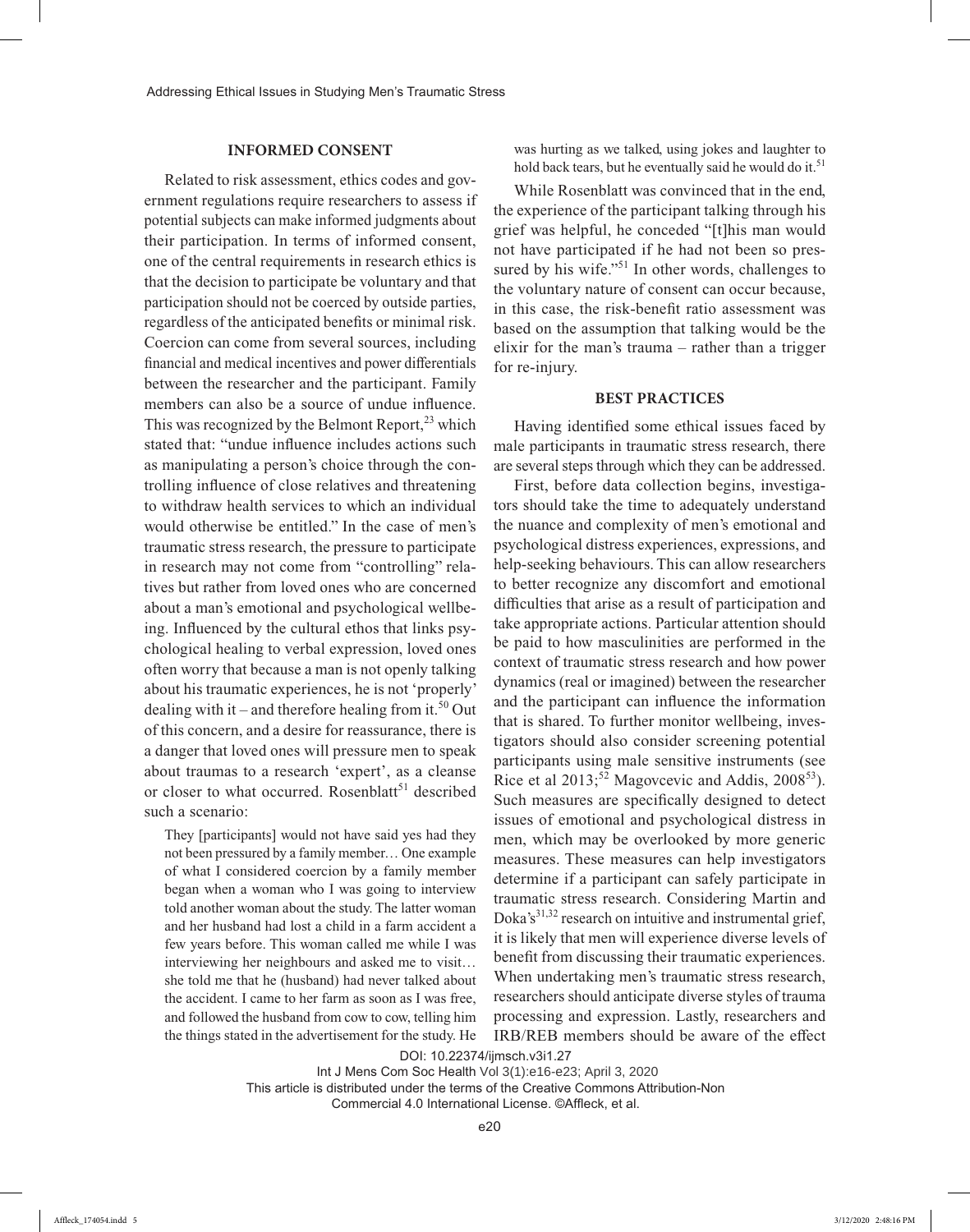that gender roles, relations and identities have on the voluntariness of participant's consent and ability to withdraw from research. As part of the intake assessment, investigators should consider explicitly asking about potential participants' motivations and expectations for taking part in the study. In this way, instances, where a man may be unduly pressured by family members to participate in traumatic stress research, could be identified and addressed.

In conclusion, the ethics in men's traumatic stress research demands attention to fully apprehend the nuances of this critically important work. The processes by which men are recruited, the role of researchers in co-constructing what is shared by participants, and the analyses of that data demand fulsome accounts. These practices extend beyond efforts and avenues for good research ethics to embrace the qualitative enterprise.

#### **REFERENCES**

- 1. Javidi H, Yadollahie M. Post-traumatic stress disorder. Int J Occup Environ Med 2012 Jan;3(1):331–46.
- 2. Crete GK, Singh A. Counselling men with trauma histories: Developing foundational knowledge. In: Englar-Carlson,M., Evans, M., Duffey, T. editors. Counsellor's Guide to Working with Men. New York: American Counselling Association; 2014.
- 3. Rabinowitz FE, Cochran SV. Deepening psychotherapy with men. New York: American Psychological Association: 2002.
- 4. Chamberlin SM. Emasculated by trauma: A social history of post-traumatic stress disorder, stigma, and masculinity. J Am Cult 2012 Dec;35(4):358.
- 5. Yehuda, R. (Ed.). Posttraumatic stress disorder: Overview. In Squire L, editor: Encyclopedia of Neuroscience. Oxford: Academic Press; 2009.
- 6. Newman E, Kaloupek DG. The risks and benefits of participating in trauma-focused research studies. J Trauma Stress 2004 Oct;17(5):383–94.
- 7. Jain S, Nazarian D, Weitlauf JC, Lindley SE. Overview of bioethical issues in contemporary PTSD treatment and research: Considering priorities for future empirical ethics investigation. AJOB Prim Res 2011 Oct;2(4):26–32.
- 8. Newman E, Walker EA, Gefland A. Assessing the ethical costs and benefits of trauma-focused research. Gen Hosp Psychiatr 1999 May;21(3):187–96.
- 9. Schwerdtfeger KL, Goff BS. The effects of traumafocused research on pregnant female participants. J Empir Res Hum Res Ethics 2008 Mar;3(1):59–67.
- 10. Walker EA, Newman E, Koss M, Bernstein D. Does the study of victimization revictimize the victims? Gen Hosp Psychiatr 1997 Nov;19(6):403–10.
- 11. Decker SE, Naugle AE, Carter-Visscher R, Bell K, Seifert A. Ethical issues in research on sensitive topics: Participants' experiences of distress and benefit. J Empir Res Hum Res Ethics 2011 Sep;6(3):55–64.
- 12. Cook SL, Darnell D, Anthony ER, Tusher CP, Zimmerman L, Enkhtor D, Hipp TN. Investigating the effects of trauma-related research on well-being. Account Res 2011 Sep 3;18(5):297–322.
- 13. DePrince AP, Freyd JJ. Costs and benefits of being asked about trauma history. J Trauma Prac 2006 Mar; 3(4): 23–35.
- 14. Connell RW. Masculinities. Berkley: University of California Press; 2005.
- 15. Affleck W, Selvadurai A, Sikora L. Underrepresentation of men in gender based humanitarian and refugee trauma research: a scoping review. Intervention 2018 Jan;16(1):22.
- 16. McKenzie SK, Jenkin G, Collings S. Men's Perspectives of Common Mental Health Problems: A Metasynthesis of Qualitative Research. Int J Mens Health 2016 Mar;15(1):80–104.
- 17. Inckle K. Strong and silent: Men, masculinity, and self-injury. Men Masc 2014 Apr;17(1):3–21.
- 18. Brommelhoff JA, Conway K, Merikangas K, Levy BR. Higher rates of depression in women: Role of gender bias within the family. J Womens Health 2004 Jan;13(1):69–76.
- 19. Borowsky SJ, Rubenstein LV, Meredith LS, Camp P, Jackson-Triche M, Wells KB. Who is at risk of nondetection of mental health problems in primary care? J Gen Internal Med 2000 Jun;15(6):381–8.
- 20. Bertakis KD, Helms LJ, Callahan EJ, Azari R, Leigh P, Robbins JA. Patient gender differences in the diagnosis of depression in primary care. J Womens Health Gend Based Med 2001 Sep;10(7):689–98.
- 21. Stoppe G, Sandholzer H, Huppertz C, Duwe H, Staedt J. Gender differences in the recognition of depression in old age. Maturitas 1999 Aug;32(3):205–12.
- 22. Lewis R, Lamdan RM, Wald D, Curtis M. Gender bias in the diagnosis of a geriatric standardized patient: a potential confounding variable. Acad Psychiatry 2006 Sep;30(5):392–6.

DOI: 10.22374/ijmsch.v3i1.27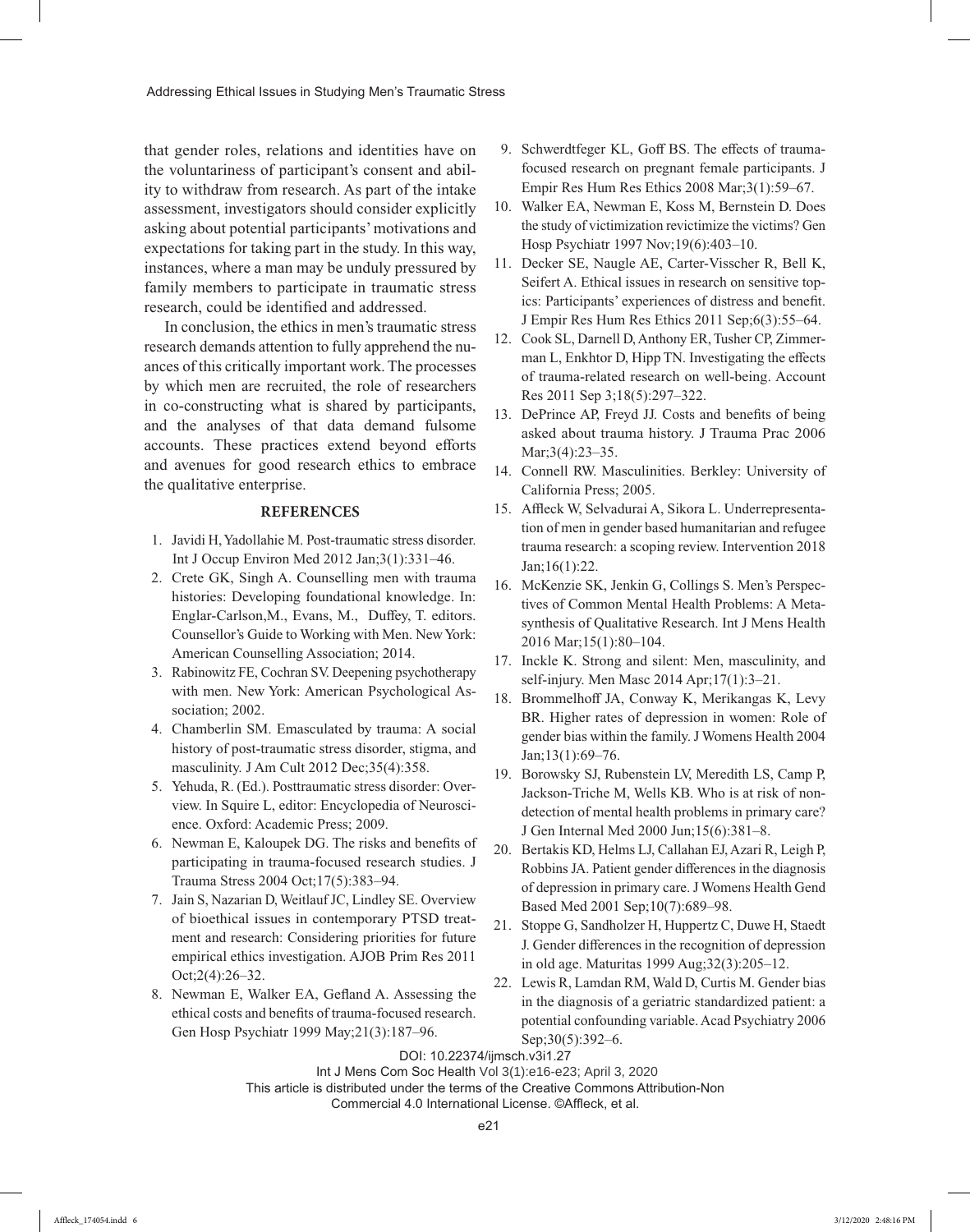- 23. Department of Health E. The Belmont Report. Ethical principles and guidelines for the protection of human subjects of research. J Am Coll Dent 2014 June;81(3):4.
- 24. Luna F. Elucidating the concept of vulnerability: Layers not labels. Int J Fem Approaches Bioeth 2009 Mar;2(1):121–39.
- 25. Hurst SA. Vulnerability in research and health care; describing the elephant in the room? Bioeth 2008 May;22(4):191–202.
- 26. Emanuel EJ, Wendler D, Grady C. What makes clinical research ethical? JAMA 2000 May;283(20):2701–11.
- 27. CIHR N. SSHRC (Canadian Institutes of Health Research, Natural Sciences and Engineering Research Council of Canada and Social Sciences and Humanities Research Council of Canada), 2010 Tri-Council Policy Statement: Ethical Conduct For Research Involving Humans. Tri-Council policy statement: Ethical conduct for research involving humans. 2010.
- 28. US Department of Health and Human Services. Federal Policy for the Protection of Human Subjects ('common rule'). DHHS version. 2014 Mar;45.
- 29. Willebrand M. Presence of psychiatric morbidity and regrets about participation in trauma-related research—a pilot study. Gen Hosp Psychiatr 2008 Sep;30(5):476–8.
- 30. Yeater E, Miller G, Rinehart J, Nason E. Trauma and sex surveys meet minimal risk standards: Implications for institutional review boards. Psychol Sci 2012 Jul;23(7):780–7.
- 31. Martin TL, Doka KJ, Martin TR. Men don't cry- women do: Transcending gender stereotypes of grief. New York: Psychology Press; 2000.
- 32. Martin TL, Doka KJ. The influence of gender and socialization on grieving styles. In: Neimeyer, N.A., Harris, D.L., Winokuer, H.R., Thorton, G.F. (editors). Grief and Bereavement In Contemporary Society. Bridging Research and Practice. New York, NY: Routledge; 2011.
- 33. Levant RF, Richmond K. A review of research on masculinity ideologies using the Male Role Norms Inventory. J Mens Stud 2008 Mar;15(2):130–46.
- 34. Fairhurst BR. *Can't talk about it, won't talk about it: how do alexithymia and experiential avoidance relate to men's experience of psychological distress?* (Doctoral dissertation, University of Surrey).
- 35. Spendelow JS, Joubert HE. Does experiential avoidance mediate the relationship between gender role conflict and psychological distress? Am J Mens Health 2018 Jul;12(4):688–95.
- 36. Sierra Hernandez CA, Oliffe JL, Joyce AS, Söchting I, Ogrodniczuk JS. Treatment preferences among men attending outpatient psychiatric services. J Ment Health 2014 Apr 1;23(2):83–7.
- 37. Oliffe J, Mroz L. Men interviewing men about health and illness: Ten lessons learned. J Mens Health Gend 2005 Jun;2(2):257–60.
- 38. Lomas T, Cartwright T, Edginton T, Ridge D. New ways of being a man: "positive" hegemonic masculinity in meditation-based communities of practice. Men Masc 2016 Aug;19(3):289–310.
- 39. Charteris-Black J, Seale C. Men and emotion talk: Evidence from the experience of illness. Gen Lang 2013 Apr 22;1(1).
- 40. Oliffe JL, Rice S, Kelly MT, Ogrodniczuk JS, Broom A, Robertson S, Black N. A mixed-methods study of the health-related masculine values among young Canadian men. Psychol Men Masc 2019 Jul;20(3):310.
- 41. De Boise S, Hearn J. Are men getting more emotional? Critical sociological perspectives on men, masculinities and emotions. Sociol Rev 2017 Nov;65(4):779–96.
- 42. Common Rule, 45, CFR36.102i.
- 43. Wendt D, Shafer K. Gender and attitudes about mental health help seeking: results from national data. Health Soc Work 2015 Dec 16;41(1):e20–8.
- 44. Watkins Jr CE. The study of men in short-term and long-term psychodynamic psychotherapy: A brief research note. Psychoanal Psychol 2012 Oct;29(4):429.
- 45. Oliffe JL, Phillips MJ. Men, depression and masculinities: A review and recommendations. J Mens Health 2008 Jul 10;5(3):194–202.
- 46. O'brien R, Hunt K, Hart G. 'It's caveman stuff, but that is to a certain extent how guys still operate': men's accounts of masculinity and help seeking. Soc Scien Med 2005 Aug;61(3):503–16.
- 47. Oliffe JL, Ogrodniczuk JS, Bottorff JL, Johnson JL, Hoyak K. "You feel like you can't live anymore": Suicide from the perspectives of Canadian men who experience depression. Soc Scien Med 2012 Feb;74(4):506–14.
- 48. Schwalbe ML, Wolkomir M. Interviewing men. In Gubrium, J., Holstein, J. Handbook of Qualitative Research: Context and Method. Thousand Oaks: Sage; 2003.
- 49. Walby K. Interviews as encounters: issues of sexuality and reflexivity when men interview men about commercial same sex relations. Qual Res 2010 Dec;10(6):639–57.

#### DOI: 10.22374/ijmsch.v3i1.27